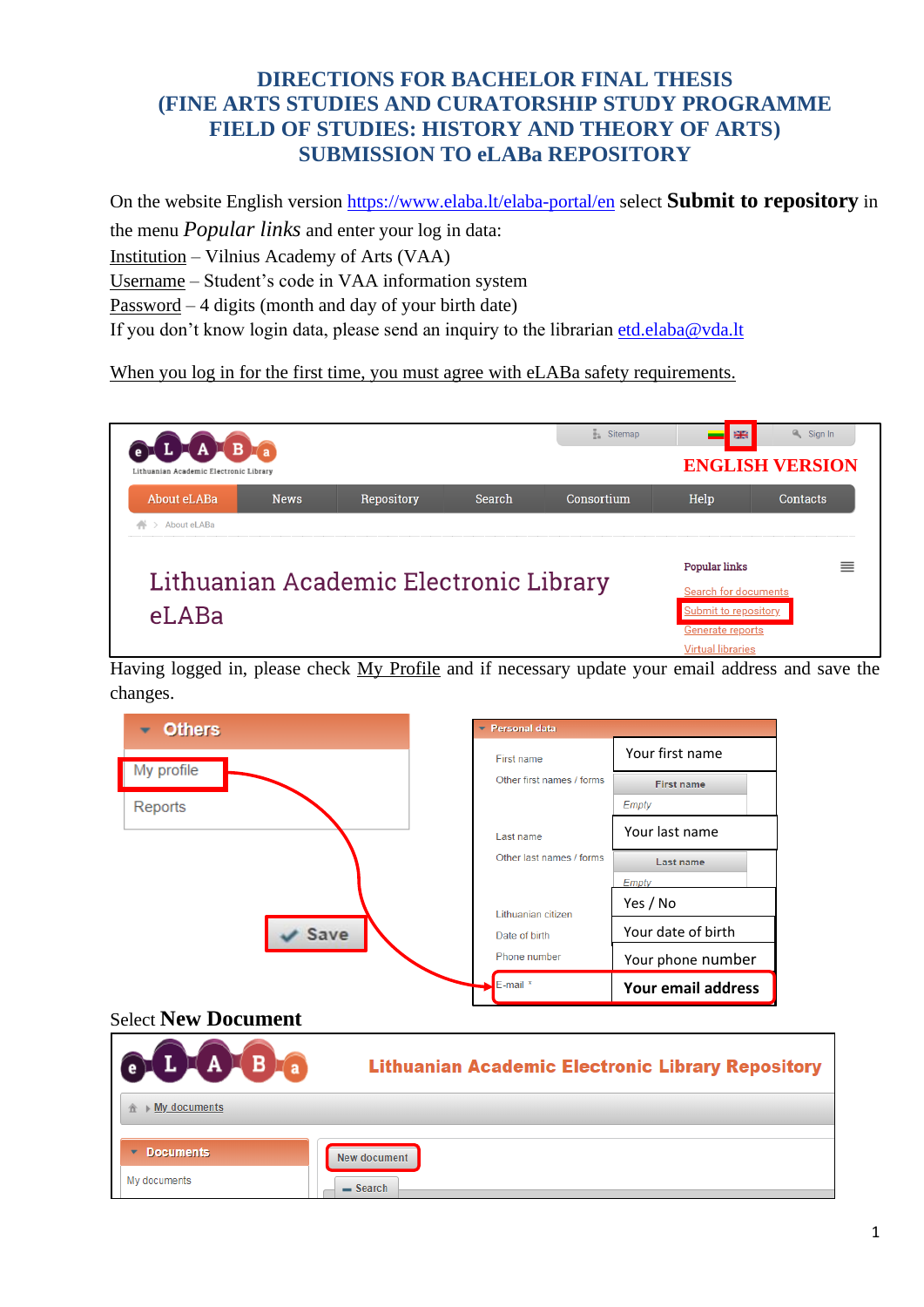

### **STEP 1**

**Common data**. Select Document type **ETD** and the required Publication type – **Bachelor work**.

| <b>Common data</b>               |                       |
|----------------------------------|-----------------------|
| Document type *                  | ETD                   |
| Publication type *               | <b>Bachelor work</b>  |
| Institution of metadata creator  | <b>Bachelor work</b>  |
| Department of metadata creator * | Doctoral dissertation |

Common data – if the system does not show or incorrectly shows the Department of metadata creator, please send an inquiry to the librarian [etd.elaba@vda.lt](mailto:etd.elaba@vda.lt)

Also, please choose the language in which the thesis is written (English).

#### **Scientific fields of document** – select Add field of science / art and choose **Art studies** in the

| $\overline{\phantom{a}}$ | $\sim$ $\sim$          |       |            |             |                |  |  |  |
|--------------------------|------------------------|-------|------------|-------------|----------------|--|--|--|
| Select classifier        |                        |       |            |             |                |  |  |  |
| $-$ Search               |                        |       |            |             |                |  |  |  |
| Title                    | Art studies            |       |            |             |                |  |  |  |
| Code                     |                        |       |            |             |                |  |  |  |
| Valid                    | Yes No                 |       |            |             |                |  |  |  |
|                          | D Search<br>Clear      |       |            |             |                |  |  |  |
| Found 1/1<br>$\leq$      | $\rightarrow$          |       |            |             |                |  |  |  |
|                          | <b>Title</b>           | Code  | Valid from | Valid until | <b>Actions</b> |  |  |  |
|                          | History and archeology | H 005 |            |             | $\circ$        |  |  |  |
| Art studies              |                        | H 003 |            |             | $\bullet$      |  |  |  |
| Theology                 |                        | H 002 |            |             | $\bullet$      |  |  |  |
| Social sciences          |                        | S 000 |            |             |                |  |  |  |

classifier by selecting the button in the column Actions of the classifier.

Then please indicate the **Weight (100 %)** of the added scientific direction.

|       | Scientific fields of document                                       |               |                      |                |  |  |  |  |  |
|-------|---------------------------------------------------------------------|---------------|----------------------|----------------|--|--|--|--|--|
|       | *Enter at least one field of science / art                          |               |                      |                |  |  |  |  |  |
| Code  | <b>Title</b>                                                        | Weight $(\%)$ | <b>Type</b>          | <b>Actions</b> |  |  |  |  |  |
| H 003 | Humanities and social sciences > Humanitarian studies > Art studies | 100           | Scientific direction |                |  |  |  |  |  |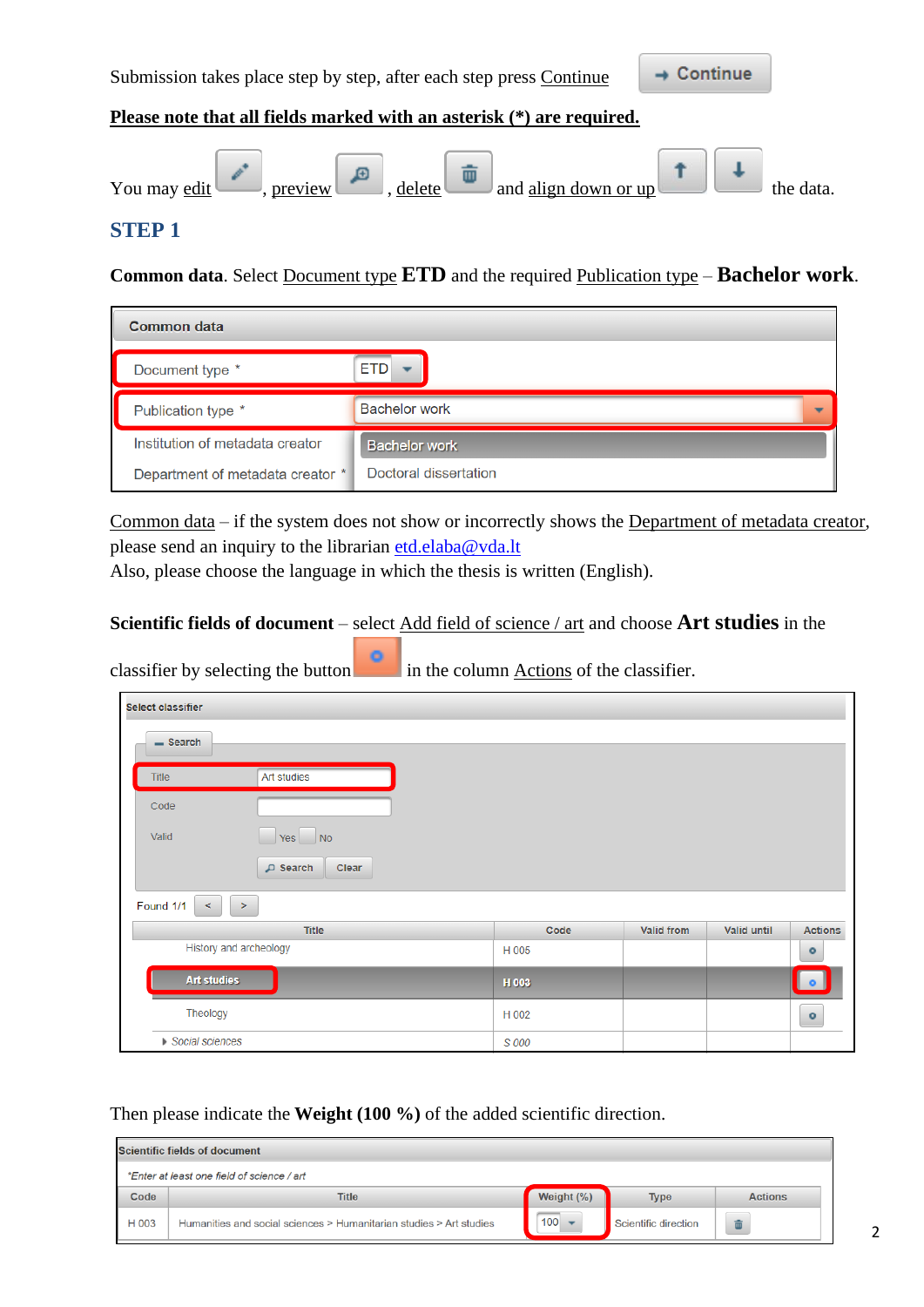### **Studies fields** – select Add studies field and **History and theory of arts** in the classifier by selecting

the button in the column Actions of the classifier.

| <b>Select classifier</b>                   |                                   |  |            |  |  |           |  |  |
|--------------------------------------------|-----------------------------------|--|------------|--|--|-----------|--|--|
| $=$ Search                                 |                                   |  |            |  |  |           |  |  |
| History and theory of arts<br><b>Title</b> |                                   |  |            |  |  |           |  |  |
| Code                                       |                                   |  |            |  |  |           |  |  |
| Valid<br>$Yes$ No                          |                                   |  |            |  |  |           |  |  |
|                                            | $\sqrt{ }$ Search<br><b>Clear</b> |  |            |  |  |           |  |  |
| Found 1/1<br>$\,<$<br>$\,>$                |                                   |  |            |  |  |           |  |  |
| Linguistics                                |                                   |  | <b>N01</b> |  |  | $\circ$   |  |  |
| <b>Literary studies</b>                    |                                   |  | <b>N02</b> |  |  | $\circ$   |  |  |
| History and theory of arts                 |                                   |  | <b>N15</b> |  |  | $\bullet$ |  |  |
| Heritage studies                           |                                   |  | <b>N12</b> |  |  | $\circ$   |  |  |

## **STEP 2**

**Title, summary, keywords**: the title, annotation and keywords must be in Lithuanian and English (lowercase). Please enter 3-5 keyword separated by semicolon.

| Enter data by pressing Add | $#$ Add | and save by pressing Confirm | $\vee$ Confirm |  |
|----------------------------|---------|------------------------------|----------------|--|
| Example:                   |         |                              |                |  |

| *The title, annotation and keywords must be in Lithuanian and English (lowercase) |            |                                      |                                                                           |         |  |  |  |  |  |
|-----------------------------------------------------------------------------------|------------|--------------------------------------|---------------------------------------------------------------------------|---------|--|--|--|--|--|
| Title                                                                             | Language   | Annotation                           | Keywords                                                                  | Actions |  |  |  |  |  |
| Šiuolaikybės diskursas<br>šiuolaikinio kuravimo<br>praktikoje                     | Lithuanian | Darbe<br>analizuojamas<br>šiuolaikyb | šiuolaikybė; kuratorystė;<br>globalizacija; pokolonijinis<br>kreolizacija |         |  |  |  |  |  |
| Discourse of contemporaneity<br>and contemporary curatorial<br>practice           | English    | The work reveals<br>the discourse    | contemporaneity; curatoria<br>globalization; postcolonial<br>creolization |         |  |  |  |  |  |

**Authors**: author's (Your) data is uploaded automatically – your first name and the last name, institution and faculty are already indicated. If the system does not show or incorrectly shows the Department, please send an inquiry to the librarian [etd.elaba@vda.lt.](mailto:etd.elaba@vda.lt)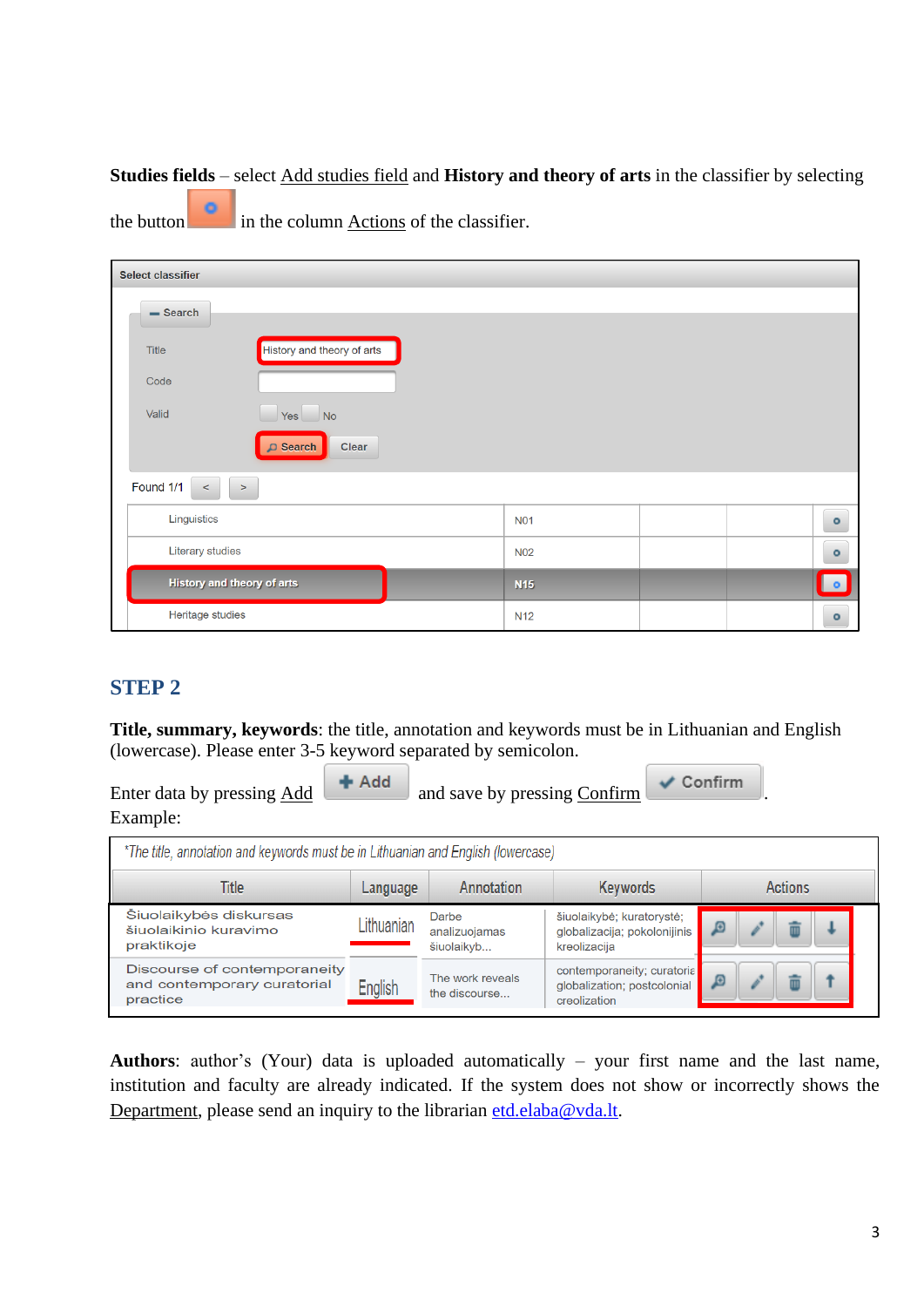## **STEP 3**

**Physical data:** Scope: please indicate the scope of the submitted thesis in pages, for example, 80 p.

**ETD additional fields** – please leave the institution "Vilnius Academy of Arts".

**Work defense** – please indicate the Date of defence and select your Department (faculty) from the classifier.

| Select classifier   |                     |                             |    |            |           |                  |  |
|---------------------|---------------------|-----------------------------|----|------------|-----------|------------------|--|
| $-$ Search          |                     |                             |    |            |           |                  |  |
| Title               | <b>Faculty Name</b> |                             |    |            |           |                  |  |
| Code                |                     |                             |    |            |           |                  |  |
| Valid               | $Yes$ No            |                             |    |            |           |                  |  |
| Selection           | All departments     | Contact author's department |    |            |           |                  |  |
| D Search<br>Clear   |                     |                             |    |            |           |                  |  |
|                     |                     |                             |    |            |           |                  |  |
| <b>Faculty Name</b> |                     |                             | 81 | 2011-01-01 | $\bullet$ | $\blacktriangle$ |  |

**Other responsible persons**: it is necessary to indicate your Thesis supervisor (thesis consultant in the case of extern) by pressing button Add responsible person. Please find your supervisor, using

Lithuanian letters, and select him / her by pressing the button in the column Actions of the classifier.

| Search and select a person |                   |                                                      |          |  |                                                                                                                                                                                                                                                                                                  |  |                                     |         |
|----------------------------|-------------------|------------------------------------------------------|----------|--|--------------------------------------------------------------------------------------------------------------------------------------------------------------------------------------------------------------------------------------------------------------------------------------------------|--|-------------------------------------|---------|
| $-$ Search                 |                   |                                                      |          |  |                                                                                                                                                                                                                                                                                                  |  |                                     |         |
| Last name *                |                   | Last name                                            |          |  |                                                                                                                                                                                                                                                                                                  |  |                                     |         |
| First name                 |                   | <b>Eirst name</b>                                    |          |  |                                                                                                                                                                                                                                                                                                  |  |                                     |         |
| Employee ID                |                   |                                                      |          |  |                                                                                                                                                                                                                                                                                                  |  |                                     |         |
| Student ID                 |                   |                                                      |          |  |                                                                                                                                                                                                                                                                                                  |  |                                     |         |
| Type                       | Employee          | Student                                              |          |  |                                                                                                                                                                                                                                                                                                  |  |                                     |         |
|                            | $\sqrt{ }$ Search | Clear                                                |          |  |                                                                                                                                                                                                                                                                                                  |  | $\lambda$ <sup>+</sup> Manual input |         |
|                            |                   |                                                      |          |  |                                                                                                                                                                                                                                                                                                  |  |                                     |         |
|                            |                   |                                                      | (1 of 1) |  | $\mathbb{R}$ and $\mathbb{R}$ and $\mathbb{R}$ and $\mathbb{R}$ and $\mathbb{R}$ and $\mathbb{R}$ and $\mathbb{R}$ and $\mathbb{R}$ and $\mathbb{R}$ and $\mathbb{R}$ and $\mathbb{R}$ and $\mathbb{R}$ and $\mathbb{R}$ and $\mathbb{R}$ and $\mathbb{R}$ and $\mathbb{R}$ and $\mathbb{R}$ and |  |                                     |         |
| Last name                  | First name        |                                                      |          |  | Institution, department (e-mail)                                                                                                                                                                                                                                                                 |  |                                     | Actions |
| <b>Last</b> name           | <b>First name</b> | Vilnius Academy of Arts,<br>Vilnius Academy of Arts, |          |  |                                                                                                                                                                                                                                                                                                  |  |                                     | $\circ$ |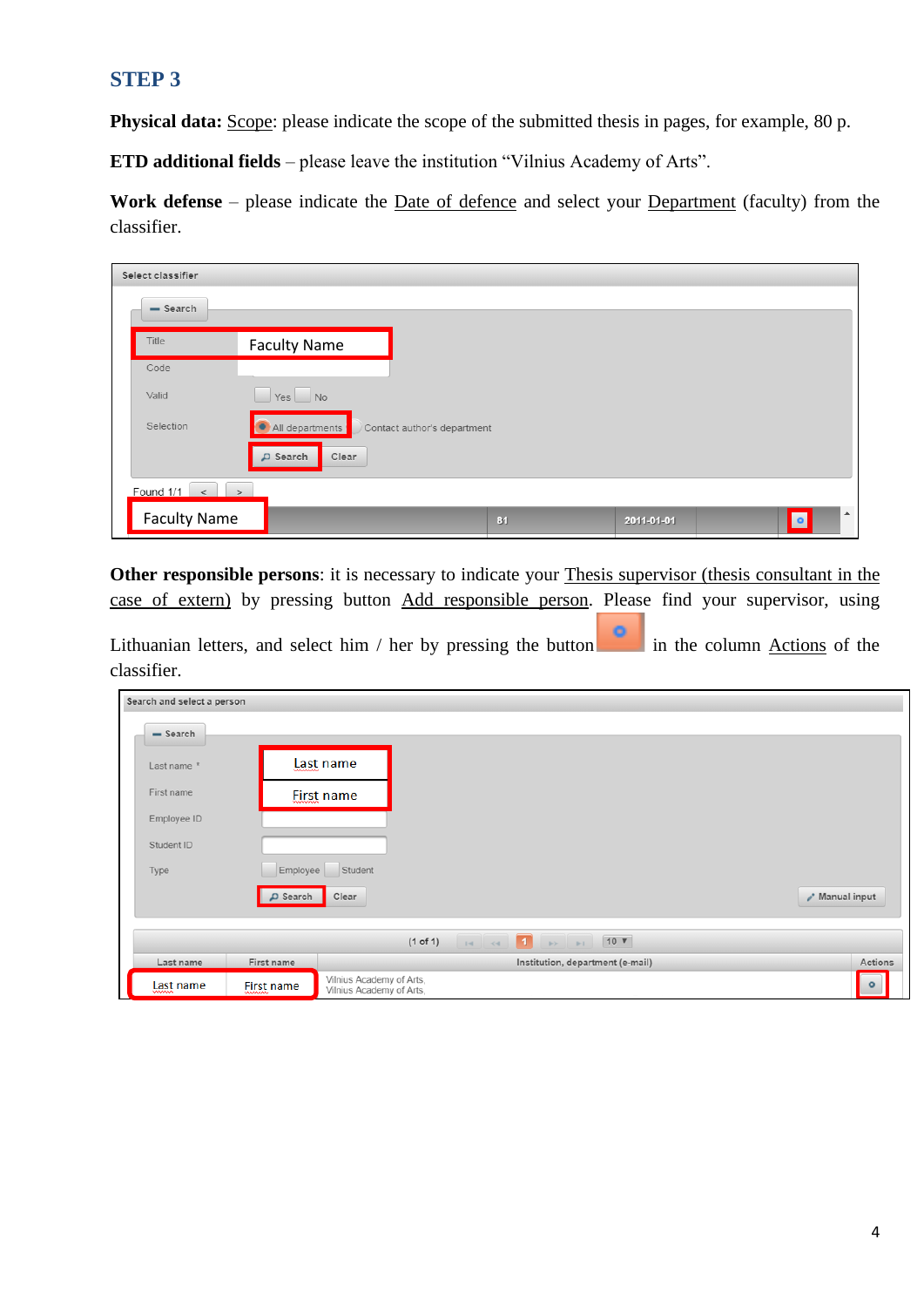It is necessary to indicate the description of the selected responsible person: in Description field please select Thesis supervisor (thesis consultant in the case of extern) and select Confirm. Please check the supervisor's email address and correct it, if necessary.

| Responsible person      | ×                                                           |
|-------------------------|-------------------------------------------------------------|
| Person                  | Name Last Name<br>Select<br>Ø                               |
| First name *            | Name                                                        |
| Last name *             | <b>Last Name</b>                                            |
| E-mail                  | name.surname@vda.lt                                         |
| Description *           | Thesis supervisor (thesis consultant in the case of extern) |
| Confirm                 | Thesis supervisor (thesis consultant in the case of extern) |
| <b>ponsible persons</b> | Thesis defense board member                                 |
| supervisor (a cons      | Thesis defense board chairman<br>лр€                        |
| ot typing).             | Consultant                                                  |
| <b>First nar</b>        | Reviewer, critic                                            |

# **STEP 4**

### **Attached files**

#### **Main file – please upload the file of your thesis (final version) in pdf format.**

Access status: please indicate the conditions of access to the uploaded file on the internet: [eLABa](https://www.lvb.lt/primo-explore/search?search_scope=eLABa&vid=ELABA&lang=en_US)  [search gate](https://www.lvb.lt/primo-explore/search?search_scope=eLABa&vid=ELABA&lang=en_US) and [VAA Virtual Library:](https://vb.vda.lt/primo-explore/search?vid=VDA&lang=en_US)

- **Public** the full text file will be freely available (unrestricted) on the internet. [We recommend to choose this condition, because in that way your work will be more visible and readable];
- **Limited to institution intranet** the file will be available only in the computer network of Vilnius Academy of Arts.
- **Unavailable** the full text file will not be available on the internet, but the metadata will be public.

Valid until – upon selecting Limited to institution intranet and Unavailable it is necessary to indicate the date until which the indicated access conditions are valid. **It is possible to indicate maximum period of 36 months, i. e. 3 years of prohibition. After the end of the indicated period the thesis file will automatically become freely accessible on the internet.**

## **STEP 5**

**License agreements with the author**: please get acquainted with the agreement text by pressing a link Download the terms of the license agreement regarding the upload of your thesis file and access to it.